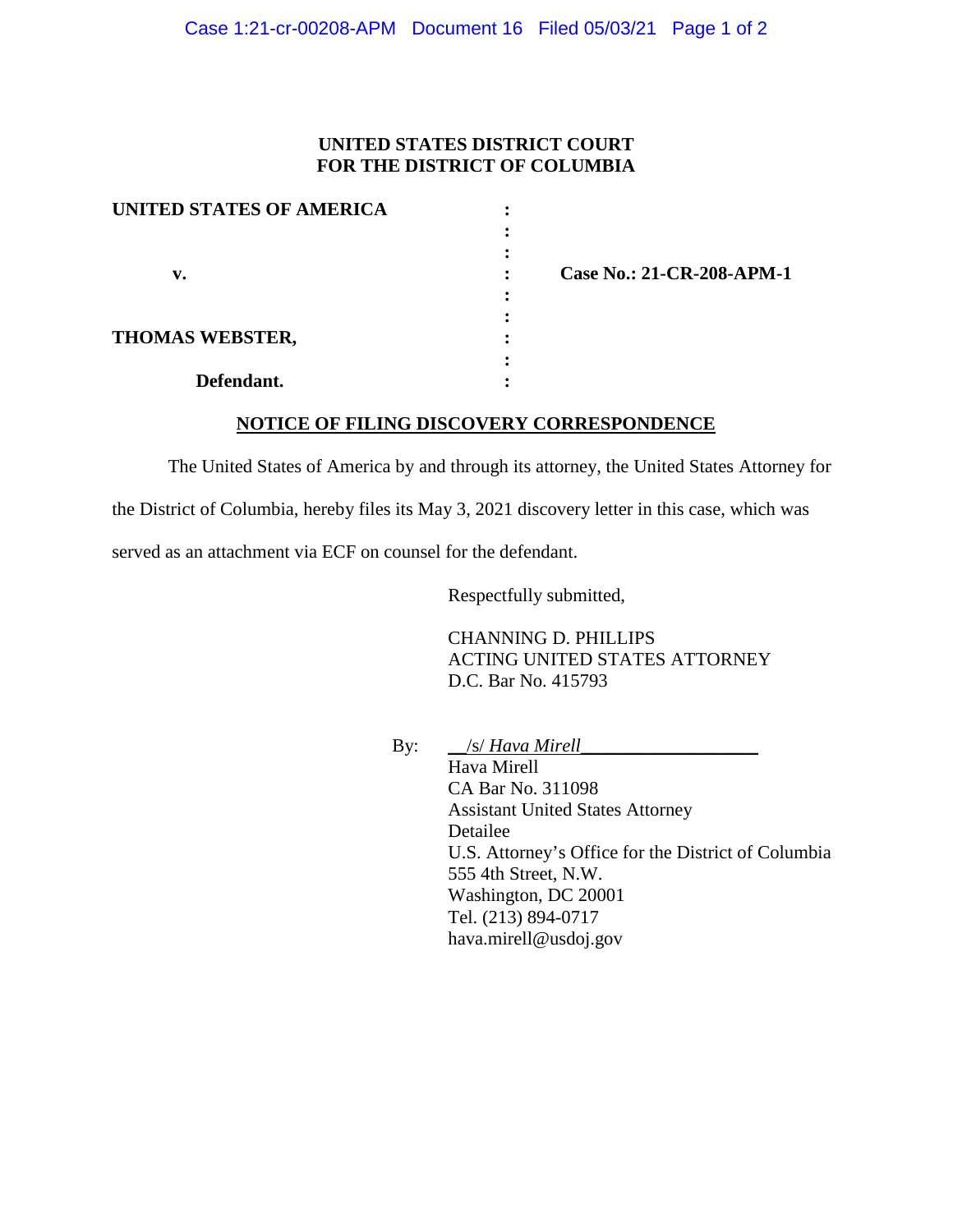Case 1:21-cr-00208-APM Document 16 Filed 05/03/21 Page 2 of 2

## **CERTIFICATE OF SERVICE**

On this 3<sup>rd</sup> day of May, 2021, a copy of the foregoing was served upon all parties listed on

the Electronic Case Filing (ECF) System.

\_\_/s/ *Hava Mirell\_\_\_\_\_\_\_\_\_\_\_\_\_\_\_\_\_*

Hava Mirell Assistant United States Attorney Detailee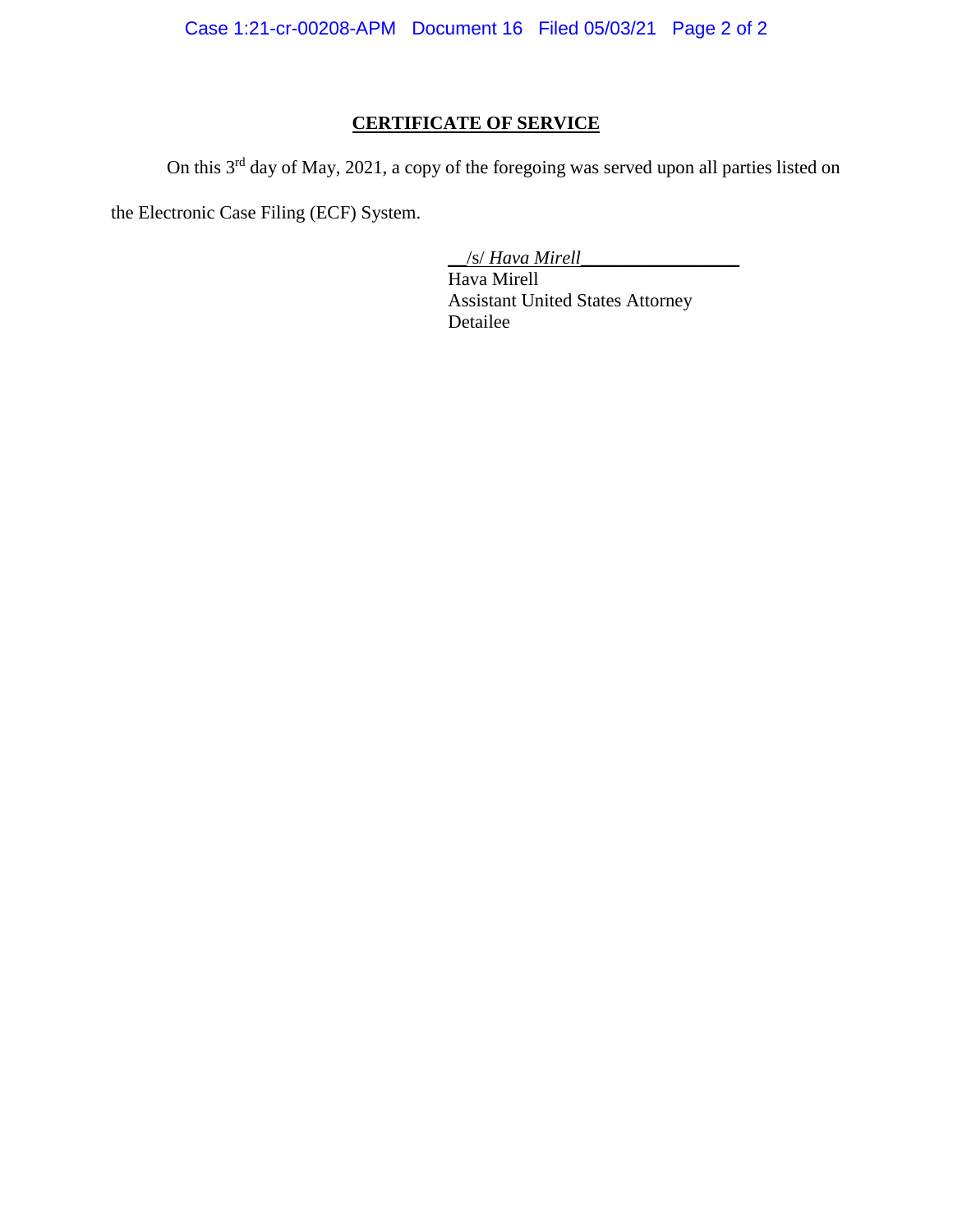## Case 1:21-cr-00208-APM Document 16-1 Filed 05/03/21 Page 1 of 3



U.S. Department of Justice

Channing D. Phillips Acting United States Attorney

*District of Columbia*

*Judiciary Center 555 Fourth St., N.W. Washington, D.C. 20530*

May 3, 2021

VIA E-MAIL

Jim Monroe 211 Main Street, PO Box 470 Goshen, New York 10924

> Re: *United States v. Thomas Webster* Case No. 21-CR-208-APM-1

Dear Counsel:

This letter is to memorialize additional preliminary discovery that was shared with you using the government's USAfx File Exchange System on May 3, 2021. The production is saved in a folder labeled "5.3.2021" and contains the following:

- Case File 0176-NY-3393426: Serial Nos. 1-22 and all attachments except:
	- o 0176-NY-3393426\_0000003\_Import.pdf
	- o 0176-NY-3393426\_0000015.pdf
	- o 0176-NY-3393426\_0000015\_Import.txt
- Case File 089B-WF-3368293-145 AFO: Serial Nos. 1-74 and all attachments except:
	- o Any attachments ending in ".json," which have been substantively reproduced in reader-friendly ".pdf" files, including:
		- 089B-WF-3368293-145\_AFO\_0000007\_1A0000003\_0000003.json
		- 089B-WF-3368293-145\_AFO\_0000011\_1A0000005\_0000003.json
		- 089B-WF-3368293-145\_AFO\_0000015\_1A0000007\_0000005.json
		- 089B-WF-3368293-145\_AFO\_0000022\_1A0000016\_0000002.json
		- 089B-WF-3368293-145\_AFO\_0000025\_1A0000019\_0000002.json
		- 089B-WF-3368293-145\_AFO\_0000037\_1A0000021\_0000002.json
		- 089B-WF-3368293-145\_AFO\_0000038\_1A0000022\_0000001.json
		- 089B-WF-3368293-145\_AFO\_0000039\_1A0000023\_0000001.json
		- 089B-WF-3368293-145\_AFO\_0000041\_1A0000024\_0000002.json
		- 089B-WF-3368293-145\_AFO\_0000042\_1A0000025\_0000002.json
		- 089B-WF-3368293-145\_AFO\_0000044\_1A0000027\_0000001.json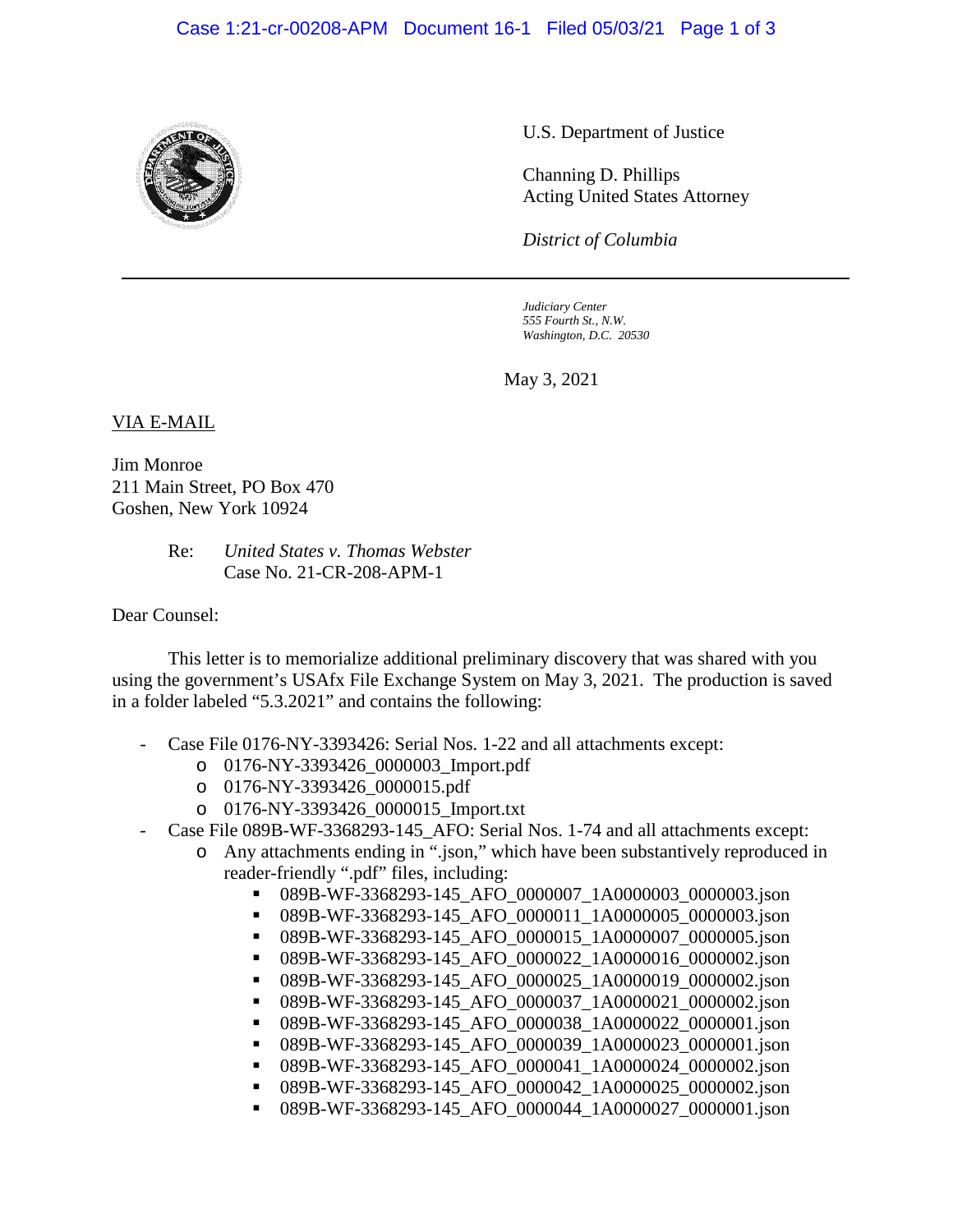- 089B-WF-3368293-145\_AFO\_0000045\_1A0000028\_0000001.json
- 089B-WF-3368293-145\_AFO\_0000046\_1A0000029\_0000001.json
- 089B-WF-3368293-145\_AFO\_0000047\_1A0000030\_0000004.json
- 089B-WF-3368293-145\_AFO\_0000048\_1A0000031\_0000001.json
- 089B-WF-3368293-145\_AFO\_0000049\_1A0000032\_0000004.json
- 089B-WF-3368293-145\_AFO\_0000050\_1A0000033\_0000006.json
- 089B-WF-3368293-145\_AFO\_0000051\_1A0000034\_0000002.json
- 089B-WF-3368293-145\_AFO\_0000052\_1A0000035\_0000005.json
- 089B-WF-3368293-145\_AFO\_0000054\_1A0000037\_0000003.json
- 089B-WF-3368293-145\_AFO\_0000055\_1A0000038\_0000002.json
- 089B-WF-3368293-145\_AFO\_0000056\_1A0000039\_0000001.json
- 089B-WF-3368293-145\_AFO\_0000063\_1A0000047\_0000002.json
- 089B-WF-3368293-145\_AFO\_0000065\_1A0000048\_0000003.json
- 089B-WF-3368293-145\_AFO\_0000066\_1A0000049\_0000001.json
- 089B-WF-3368293-145\_AFO\_0000070\_1A0000051\_0000001.json
- o 089B-WF-3368293-145\_AFO\_0000023\_Import.msg
- o 089B-WF-3368293-145\_AFO\_0000042\_1A0000025\_0000007.xlsx
- o 089B-WF-3368293-145\_AFO\_0000069.pdf
- o 089B-WF-3368293-145\_AFO\_0000069\_Import.pdf

In addition, the following materials designated as "Sensitive" have been produced in a separate subfolder on USAfx labeled "SENSITIVE - SUBJECT TO PROTECTIVE ORDER." Pursuant to the Protective Order entered by the Court on April 9, 2021 (Docket Entry 12), defense counsel must obtain a fully executed copy of Attachment A to the Protective Order before providing the defendant with access to sensitive or highly sensitive materials, and must file a copy with the Court within one week of execution.

- 0176-NY-3393426\_0000001\_1A0000001\_0000001.pdf
- 089B-WF-3368293-145\_AFO\_0000073\_Import.pdf

Due to the extraordinary nature of the January 6, 2021 Capitol attack, the government anticipates that a large volume of materials may contain information relevant to this prosecution. These materials may include, but are not limited to, surveillance video, statements of similarly situated defendants, forensic searches of electronic devices and social media accounts of similarly situated defendants, and citizen tips. The government is working to develop a system that will facilitate access to these materials. In the meantime, please let me know if there are any categories of information that you believe are particularly relevant to your client.

Please contact me if you have any issues accessing the information, and to confer regarding pretrial discovery as provided in Fed. R. Crim. P. 16.1.

I recognize the government's discovery obligations under *Brady v. Maryland*, 373 U.S. 83 (1963), its progeny, and Rule 16. I will provide timely disclosure if any such material comes